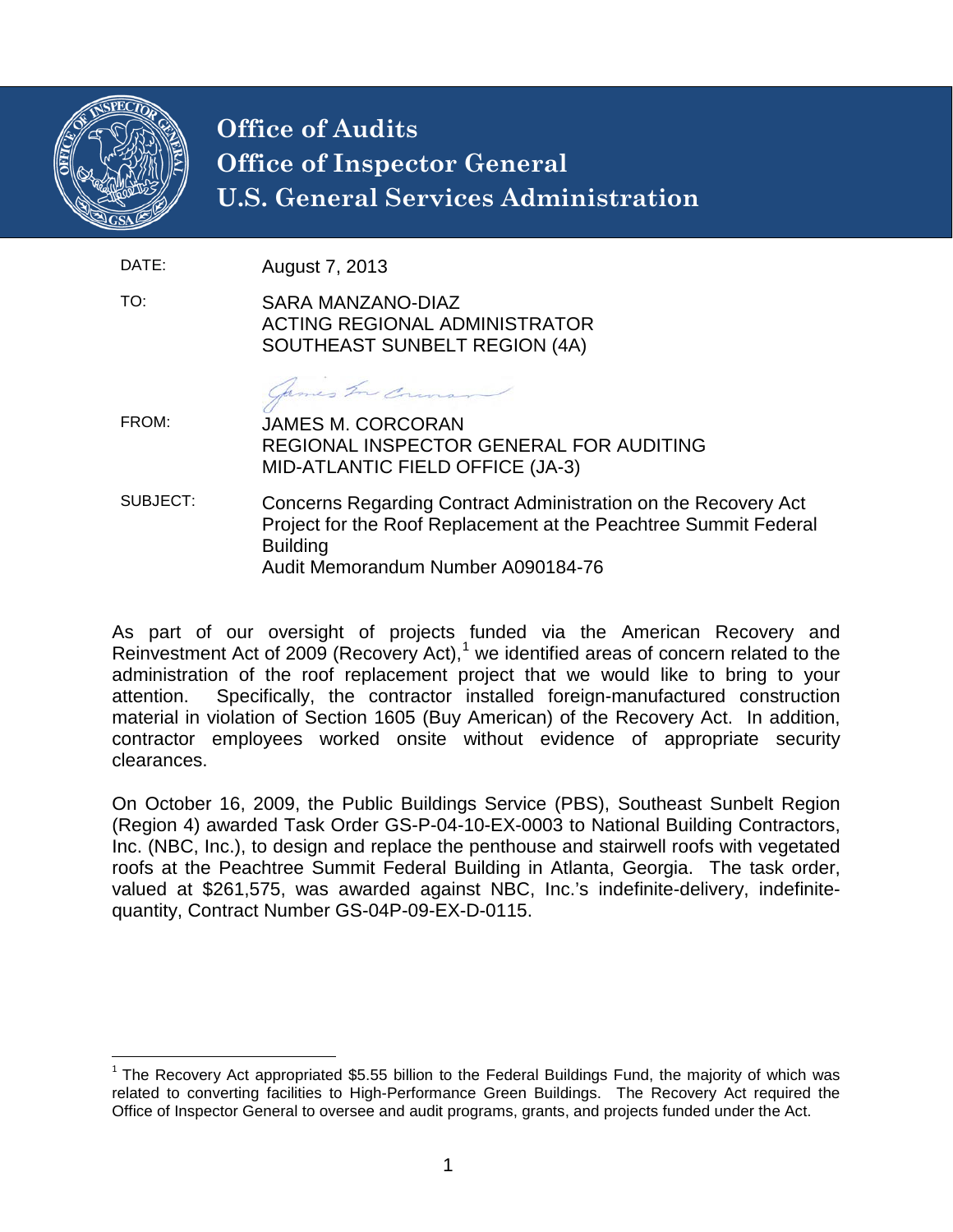## **PBS did not ensure compliance with Section 1605 (Buy American) of the Recovery Act.**

NBC, Inc. installed construction material that did not comply with Section 1605 of the Recovery Act. Since the use of foreign-made material was prohibited in this case, the materials do not meet the Buy American requirements of the Recovery Act.

NBC, Inc. replaced the penthouse and stairwell roof enclosures with vegetated roofs that included foreign-manufactured material. According to the Product Origin Roster provided by NBC, Inc., 3[2](#page-1-0) percent of the material was manufactured in Canada. $2$ Section 1605 prohibits the use of foreign-manufactured material for Recovery Act funded projects. Federal Acquisition Regulation (FAR) 52.225-21(b)(1)(i) implements Section 1605 of the Recovery Act, "...by requiring, unless an exception applies, that all manufactured construction material in the project is manufactured in the United States…." The contracting officer stated that there was no letter "…providing an exception regarding the applicable foreign made material."

In addition, a Region 4 project manager stated that "Canada is a Recovery Act designated country...." He referenced FAR 52.225-2[3](#page-1-1),<sup>3</sup> which lists Canada as a designated country. Although Canada is a designated country per FAR 52.225-23, it does not apply in this case. FAR 25.603 *Exceptions,* states:

(a)(1) When one of the following exceptions applies, the contracting officer may allow the contractor to incorporate foreign manufactured construction materials without regard to the restrictions of section 1605 of the Recovery Act or foreign unmanufactured construction material without regard to the restrictions of the Buy American Act….

(c) *Acquisitions under trade agreements.* (1) For construction contracts with an estimated acquisition value of \$7,777,000 or more….

Therefore, the trade agreement regulation is not applicable as the task order is valued at \$261,575.

In her response, dated July 22, 2013, the Acting Regional Administrator agreed that the project did not fully comply with Section 1605 of the Recovery Act and identified several causes. She stated that PBS will: (1) notify NBC, Inc. that they did not comply with Section 1605 of the Recovery Act; (2) prepare a Construction Contractor Appraisal Support System (CCASS) report no later than August 1, 2013, for NBC, Inc.'s Indefinite

<span id="page-1-0"></span> $2$  The 32 percent foreign made material included: TREMLAR 120 EP PRIMER (4%), TREM-LAR LRM (14%), and TRA ELASTOMERIC SHEETING (14%). The cost and quantities of the materials could not be determined based on the information on file.<br><sup>3</sup> FAR 52.225-23 *Required Use of American Iron, Steel, and Manufactured Goods-Buy American Act-*

<span id="page-1-1"></span>*Construction Materials Under Trade Agreements*. Canada is listed as a World Trade Organization Government Procurement Agreement country and Free Trade Agreement country.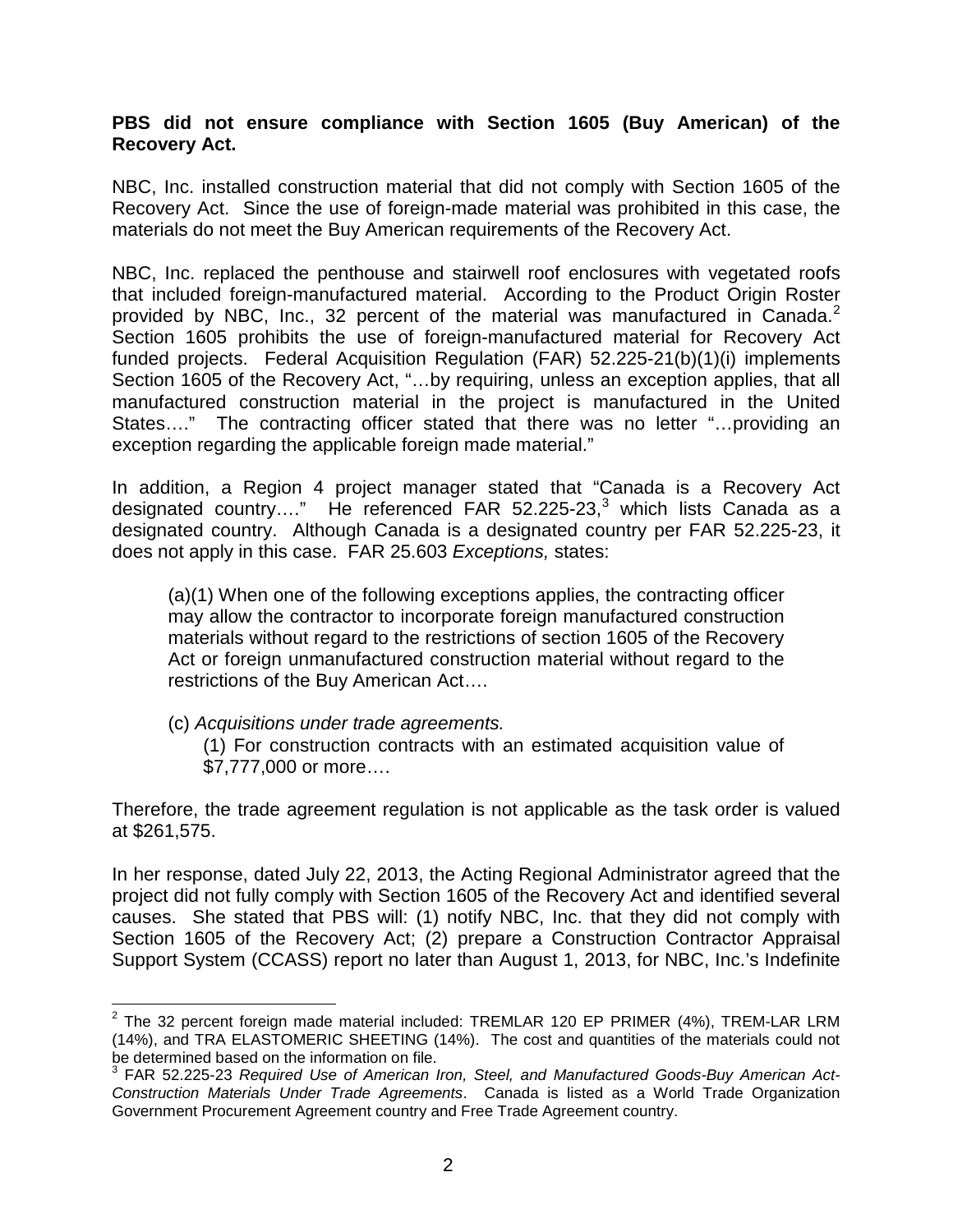Delivery, Indefinite Quantity contract to address the noncompliance with Section 1605 for this task order; and (3) issue a policy no later than August 1, 2013, requiring the Contracting Officer's Representative (COR) and CO to verify that the Contractor did not use foreign materials in accordance with FAR 52.225-21(b)(1)(i) for all current and ARRA projects completed within the last three years.

## **Two contractor employees worked onsite without security clearances.**

We determined that two employees worked on the project without evidence of security clearances. A lack of adequate security clearances for contractor employees could put the occupants of the building, as well as the public, at risk.

GSA Homeland Security Presidential Directive 12 (HSPD-12), Personal Identity Verification and Credentialing Handbook guidelines require temporary contractors, working up to 6 months at a job site, to obtain a clearance for their employees through a law enforcement background check, or be escorted as a provision of granting them access to non-public areas of GSA-controlled facilities.<sup>[4](#page-2-0)</sup> Payroll records show NBC, Inc. had seven employees onsite, more than ten days during the construction phase. Region 4 security officials provided security clearance documentation for five of the seven individuals.

For one of the two remaining individuals, a preliminary and/or final adjudication could not be found. We were unable to determine if this employee was escorted. The adjudication of the other individual was canceled for failing to provide information to the Office of Personnel Management (OPM). The employee initially received a favorable "entry on duty" letter,<sup>[5](#page-2-1)</sup> dated December 9, 2009, to work on the project. However, on March 24, 2010, his case was terminated. According to payroll documents, the individual worked on the project from the construction phase through April 23, 2010, the approximate project completion date. According to Region 4's Lead Physical Security Specialist, if an individual does not provide additional/requested information to OPM, "...the investigation is cancelled and the applicant must discontinue working on the project." Therefore, this individual should not have been permitted to work on the project after March 24, 2010.

The COR was the GSA point of contact for this project. According to the "Appointment of Contracting Officer's Representative" memo, one of the COR's responsibilities is to, "Enforce the identification, clearance, qualifications and attendance program of the contractor's employees." The COR's electronic files did not contain any relevant security clearance information. As a result, there is no evidence that the  $COR<sup>6</sup>$  $COR<sup>6</sup>$  $COR<sup>6</sup>$ 

<span id="page-2-0"></span><sup>4</sup> HSPD-12 establishes "a common identification standard for Federal employees and contractors. HSPD-12 requires all Federal Executive departments and agencies to conduct personnel investigations, adjudicate the results, and issue identity credentials to all Federal employees and contractors who require routine access to their building facilities and information technology (IT) systems."

 $<sup>5</sup>$  According to the letter, a favorable entry on duty did not constitute a security clearance.</sup>

<span id="page-2-2"></span><span id="page-2-1"></span><sup>&</sup>lt;sup>6</sup> The COR was a term employee for the ARRA program which expired on September 28, 2012, prior to officially commencing our review. Therefore, we were unable to interview him.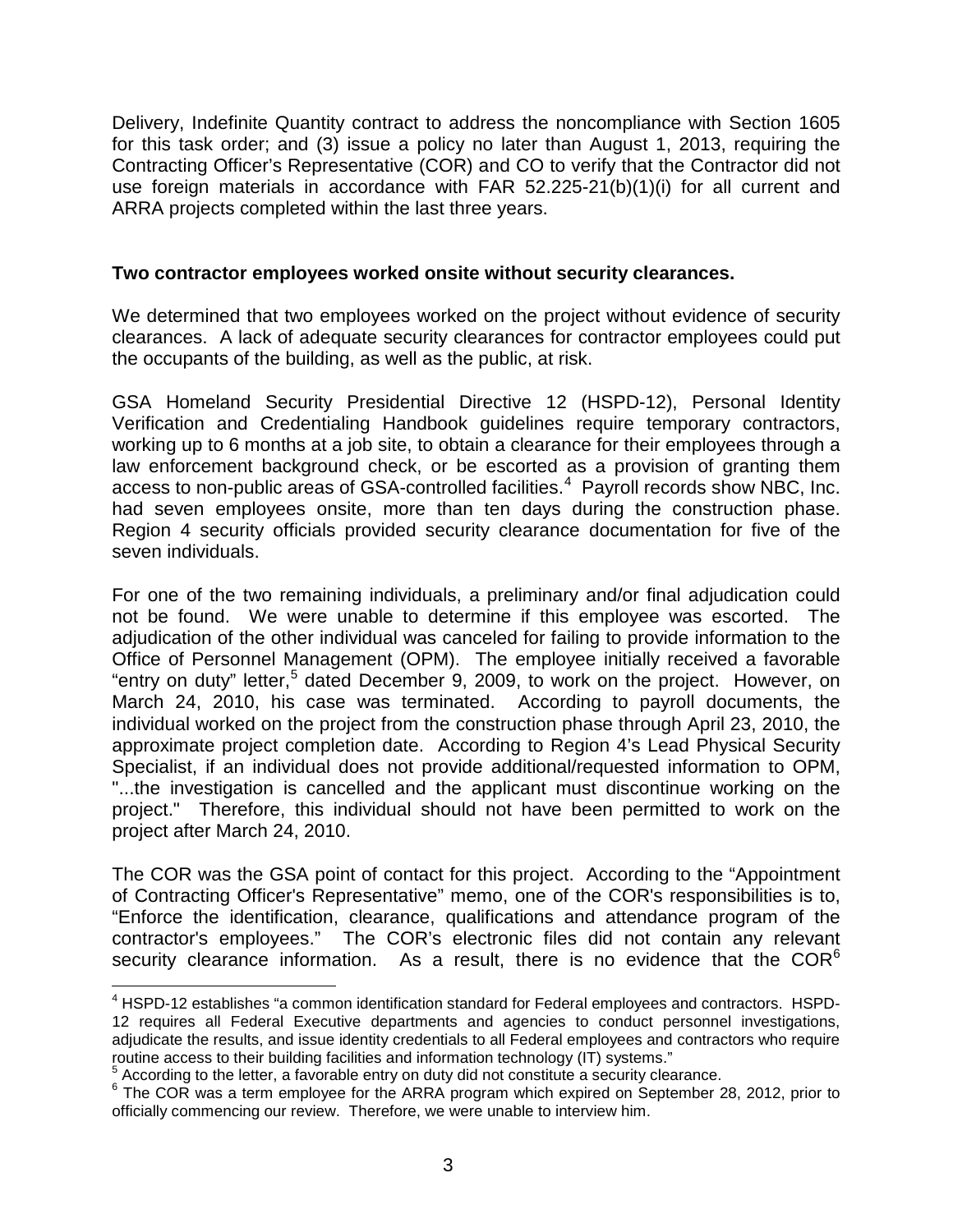enforced the identification and clearance of contractor employees. The COR's supervisor acknowledged the "critical issue" regarding the COR's responsibility and said he will remind his staff "…of the importance of tracking security clearances and providing escorts as needed for our projects." In addition, he stated:

…there have been several improvements in the handling of security clearances and improving jobsite clearance issues since the time of the Summit Roof Project…. Recently, many of the PMs in our Division have received a training presentation on the handling of security clearances and the escort procedure.

In her response, dated July 22, 2013, the Acting Regional Administrator agreed that the contractor did not fully comply with the contract clauses concerning security clearances and that PBS did not appropriately monitor compliance. She said that, since the Summit Roof Replacement Project, many improvements have been made, including those mentioned above, along with implementing new policies and procedures (effective August 1, 2013) to address the security clearance process and escort procedures.

If you have any questions regarding this audit memorandum, please contact me or any member of the audit team at the following:

| Gregory P. Pasqualone Audit Manager | gregory.pasqualone@gsaig.gov              | 215-446-4842 |
|-------------------------------------|-------------------------------------------|--------------|
| Robert N. Basile                    | Auditor-In-Charge robert.basile@gsaig.gov | 215-446-4852 |

I would like to thank you and your staff for your assistance during this audit.